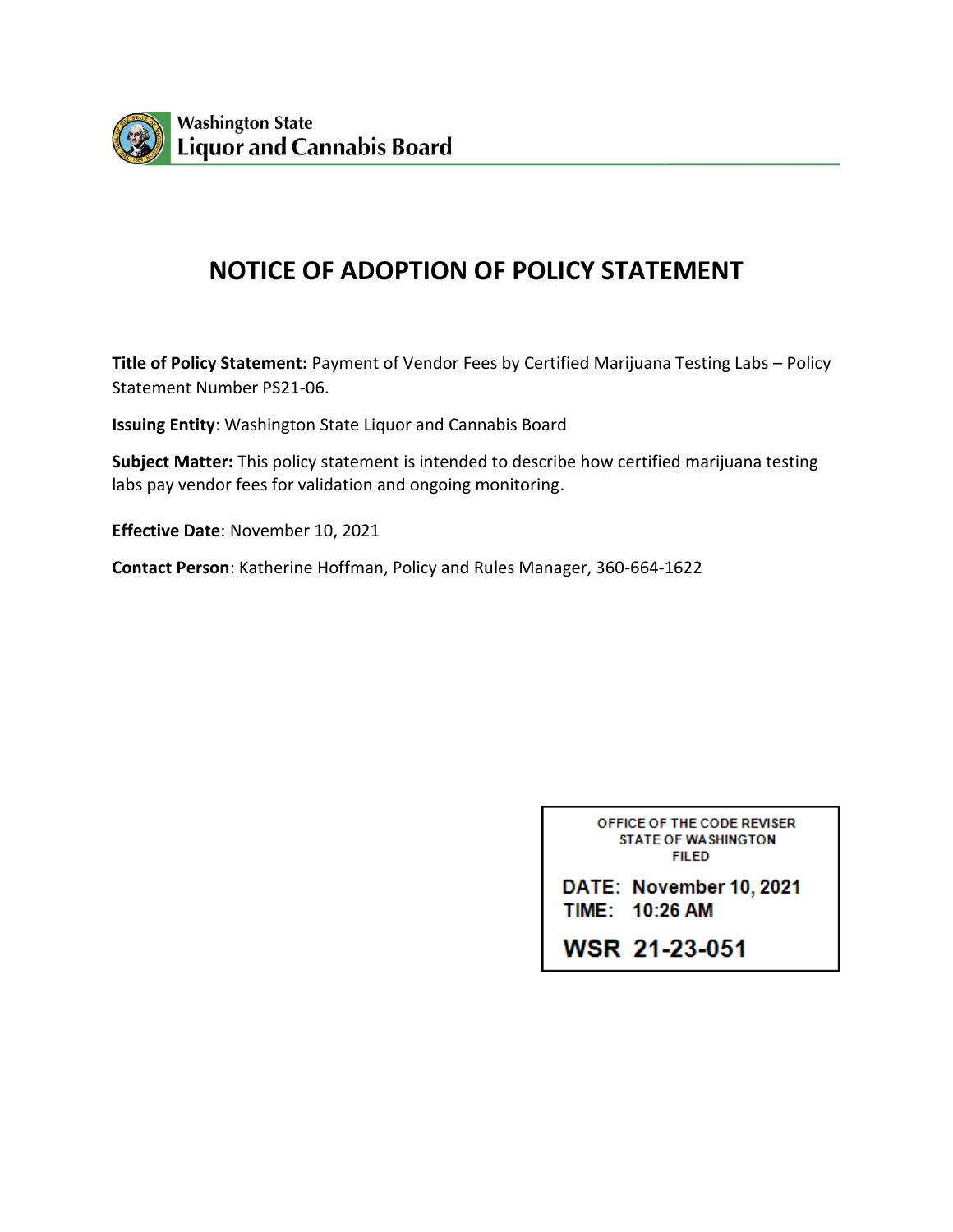

# **Policy Statement**

| Title:              | Payment of Vendor Fees by Certified<br>Marijuana Testing Labs | Number PS-21-06 |
|---------------------|---------------------------------------------------------------|-----------------|
| <b>References:</b>  | RCW 69.50.342<br>RCW 69.50.348<br>WAC 314-55-0995             |                 |
| Contact:            | Katherine Hoffman, Policy and Rules Manager, WSLCB            |                 |
| <b>Phone:</b>       | 360-664-1622                                                  |                 |
| Email:              | katherine.hoffman@lcb.wa.gov                                  |                 |
|                     | Effective Date: November 10, 2021                             |                 |
| <b>Approved By:</b> | Justin Nordhorn, Director Policy and External Affairs, WSLCB  |                 |

#### **RCW 34.05.230 – [Interpretive and policy statements](https://app.leg.wa.gov/rcw/default.aspx?cite=34.05.230)**

(1) An agency is encouraged to advise the public of its current opinions, approaches, and likely courses of action by means of interpretive or policy statements. Current interpretive and policy statements are advisory only. To better inform the public, an agency is encouraged to convert long-standing interpretive and policy statements into rules.

#### **INTRODUCTION**

Throughout this document, the term "cannabis" is used in the context of the statutory meaning of "marijuana" as defined in chapter 69.50 RCW. However, current statutory references provided in this document continue to use the word "marijuana."

This policy statement is intended to describe how certified marijuana (cannabis) testing labs pay vendor fees for validation and ongoing monitoring.

This policy statement supersedes and replaces previous agency guidance concerning this topic.

#### **POLICY STATEMENT**

Consistent with WAC 314-55-0995, WSLCB may require third-party validation and ongoing monitoring of a certified lab's basic proficiency to correctly execute the analytical methodologies employed by the certified lab. The Washington State Liquor and Cannabis Board (WSLCB) may contract with a vendor to conduct the validation and ongoing monitoring described in rule. The certified lab must pay all vendor fees for validation and ongoing monitoring directly to the WSLCB or its vendor. This policy statement supersedes and replaces Board Interim Policy 11-2019.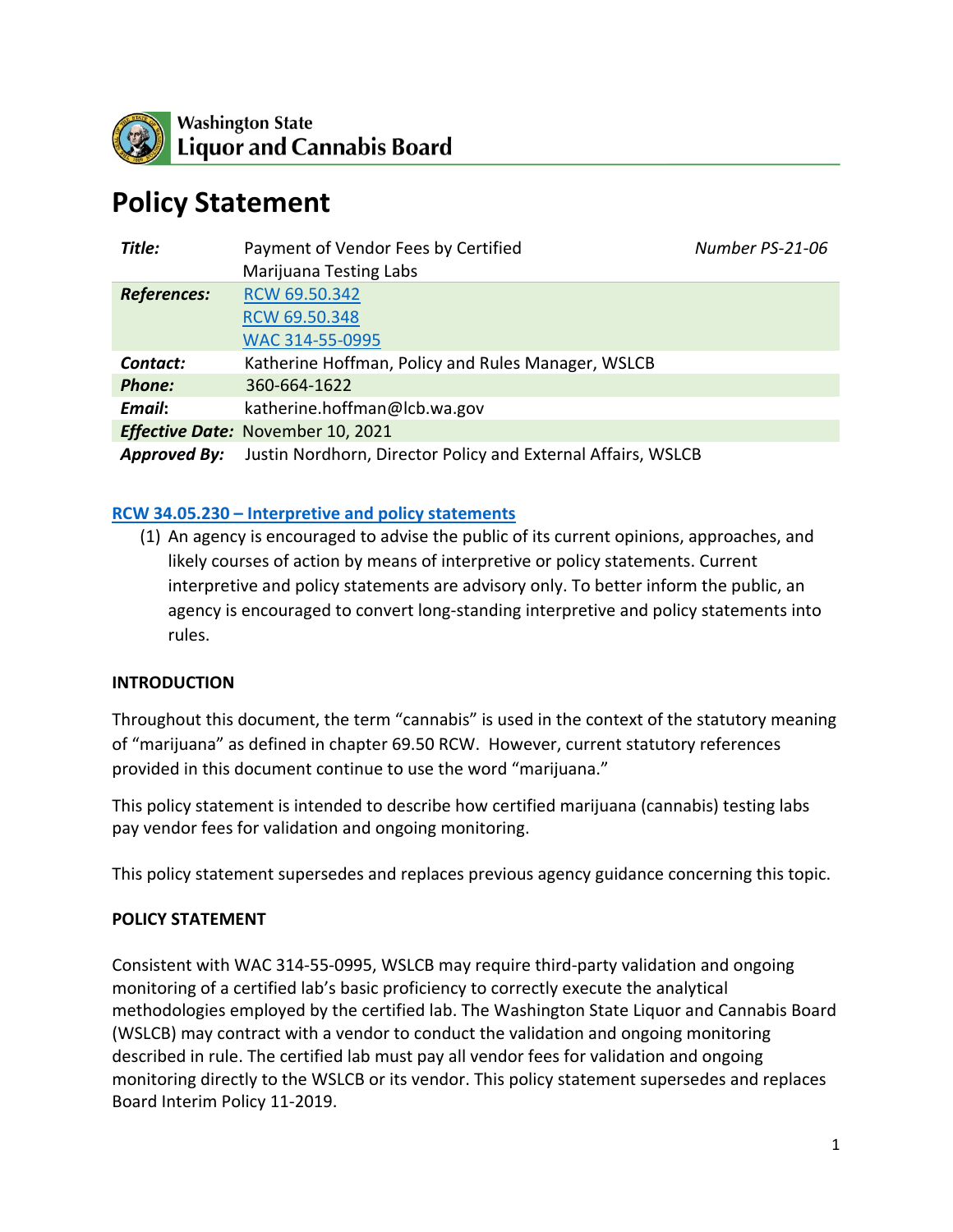## **STATUTORY AUTHORITY**

**RCW 69.50.342(c)** provides that the WSLCB can make rules describing the methods of producing, processing, and packaging marijuana, usable marijuana, marijuana concentrates, and marijuana infused products; approved pesticides and pesticide testing requirements; and standards of ingredients, quality, and identity of marijuana, useable marijuana, marijuana concentrates, and marijuana-infused products produced, processed, packaged, or sold by licensees.

**RCW 69.50.348** provides that the WSLCB will determine the schedule for submission of representative samples of marijuana, usable marijuana or marijuana-infused products produced and processed by licensees to independent third-party labs meeting accreditation requirements established by the WSLCB. It also describes how test results will be submitted to the WSLCB and provides that if a representative sample does not meet quality assurance standards established by the WSLCB, that the entire lot from which the sample was taken must be destroyed.

**WAC 314-55-0995** describes laboratory certification and accreditation requirements. Specifically, WAC 314-55-0995(3)(c) provides that the WSLCB may require third-party validation and ongoing monitoring of a certified lab's basic proficiency to correctly execute the analytical methodologies employed by the certified lab. The WSLCB may contract with a vendor to conduct the validation and ongoing monitoring described in this subsection. The certified lab must pay all vendor fees for validation and ongoing monitoring directly to the WSLCB's vendor.

## **DISCUSSION**

The WSLCB certifies third-party labs to perform quality assurance testing on cannabis and cannabis products in Washington state. Certified third-party labs must maintain specific requirements to remain certified. Among these is the requirement to be certified for a suite, or specific collection of required compliance tests. Certified labs have the option of certification for two optional testing areas, including pesticides, heavy metals, and terpenes.

Currently, WAC 314-55-0995(3)(c) provides that the WSLCB may require third party validation and ongoing monitoring of a certified lab's basic proficiency to correctly execute the analytical methodologies employed by the certified lab. The WSLCB may contract with a vendor to conduct the validation and ongoing monitoring, and the certified lab must pay all vendor fees for validation and ongoing monitoring directly to the WSLCB's vendor.

Columbia Basin College and the WSLCB entered into an interagency agreement on December 24, 2013 for performance of third party validation of certified labs. However, that work had been performed by the RJ Lee Group as a subcontractor to Columbia Basin